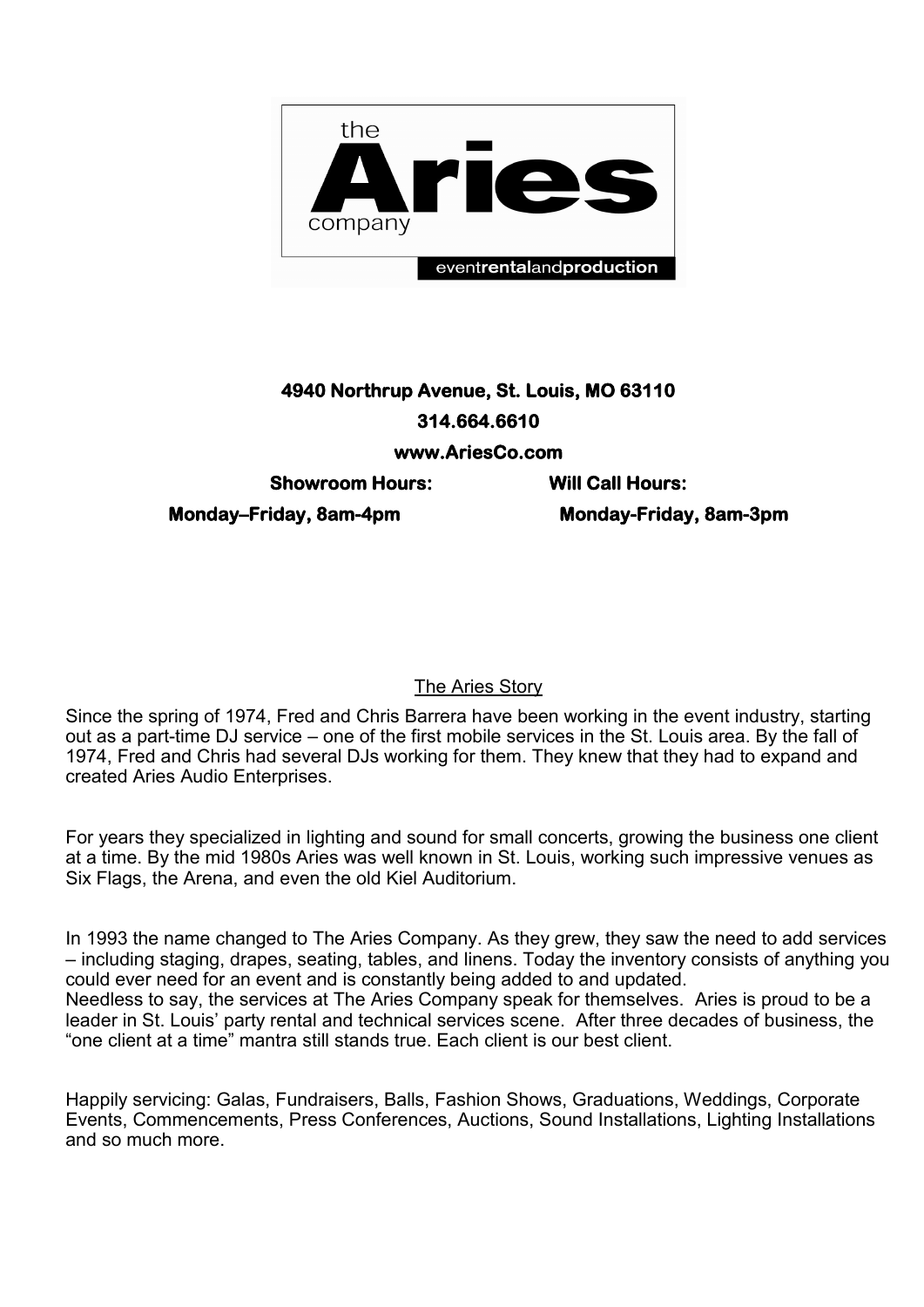# **CHAIRS**

| gold, mahogany, white, silver, crystal |  |
|----------------------------------------|--|
|                                        |  |
|                                        |  |
|                                        |  |

#### **Bar Stools**

## **Round Tables**

# **Rectangular Tables**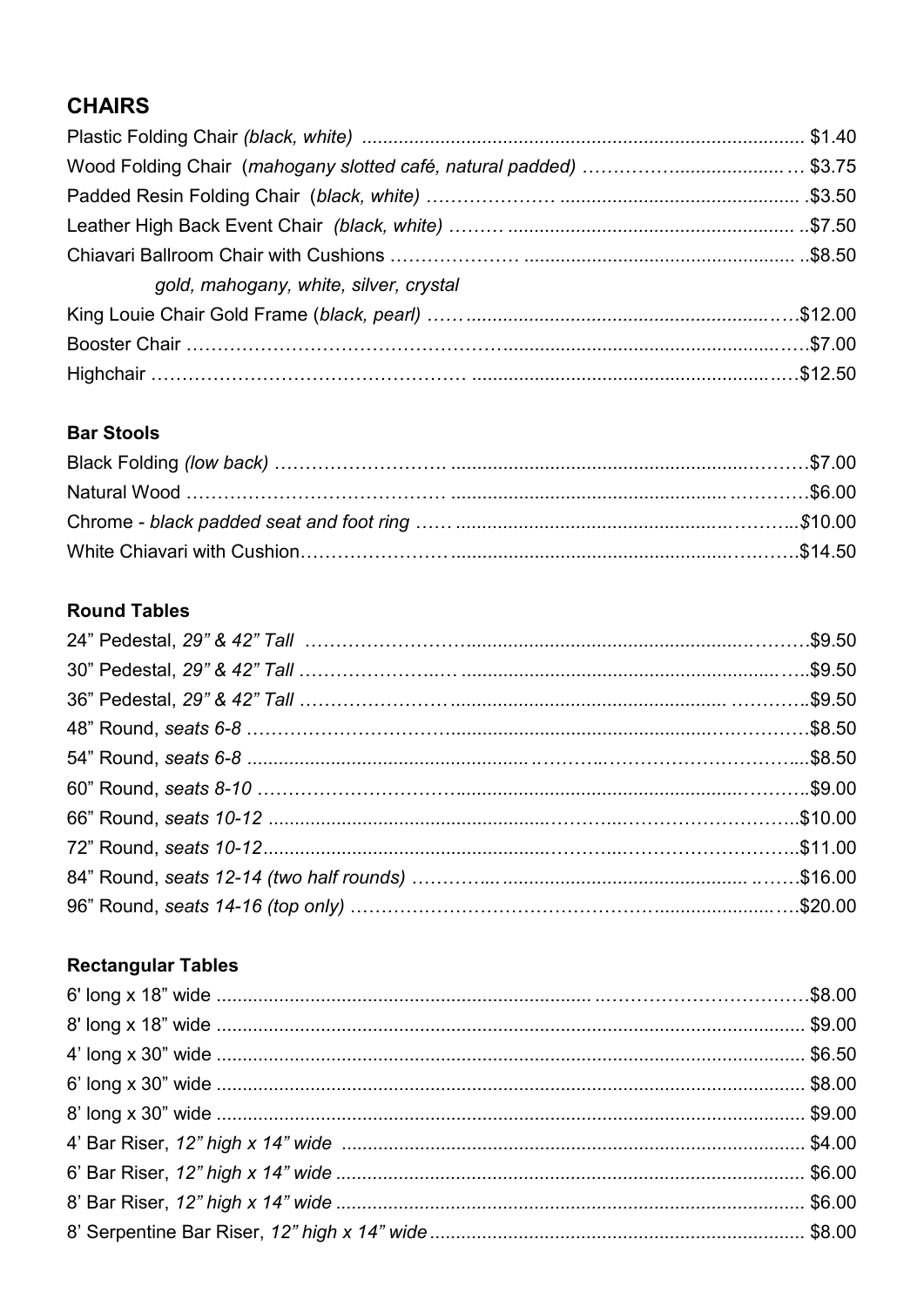# **TABLES CONTINUED**

## **Specialty Tables**

#### **Table Accessories**

# **NAPKINS** - Rented in quantities of 10

# **TABLECLOTHS**

## **Square & Rectangular Solids**

#### **Round Solids**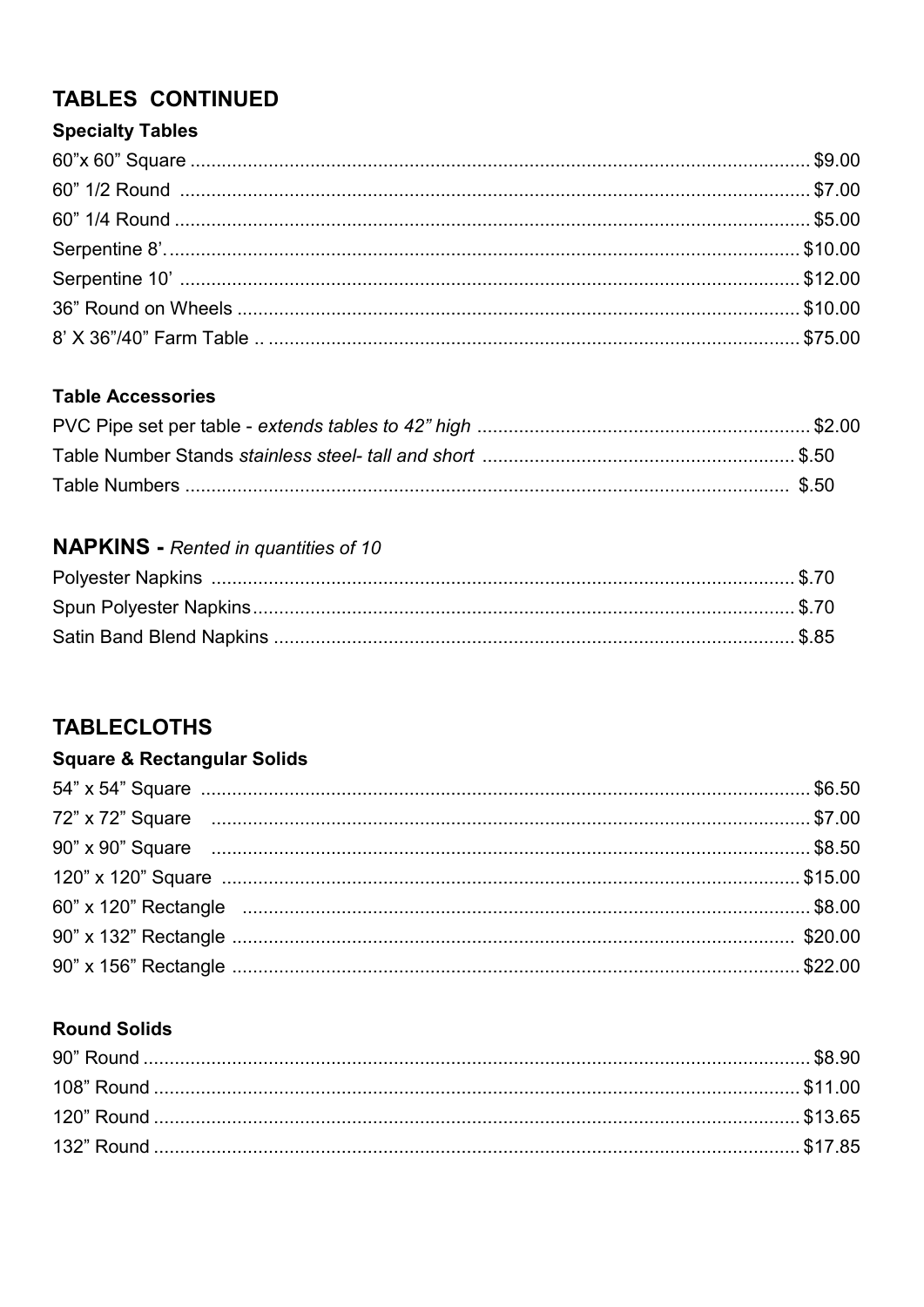## **Skirting –***Variety of colors, does not include clips*

#### **Poly Check** - *Black, hunter, maize, red, royal*

.

# **COLORS AVAILABLE**

| Aqua                | Kelly               | Plum              |
|---------------------|---------------------|-------------------|
| <b>Black</b>        | Lemon               | Purple            |
| <b>Brown</b>        | <b>Light Blue</b>   | Raspberry         |
| <b>Burgundy</b>     | <b>Light Olive</b>  | Red               |
| <b>Burnt Orange</b> | <b>Light Pink</b>   | Royal             |
| Camel               | Lilac               | Ruby              |
| Charcoal            | Lime                | Seamist           |
| Copper              | Maize               | Silver            |
| Coral               | Mint                | <b>Slate Blue</b> |
| Forest              | <b>Moss</b>         | Tan               |
| Gold                | <b>Navy</b>         | Teal              |
| <b>Hot Pink</b>     | Orange              | Terracotta        |
| <b>Ivory</b>        | Peach               | Turquoise         |
| Jade                | <b>Pink Balloon</b> | White             |

# **Download our Color Chart at www.AriesCo.com**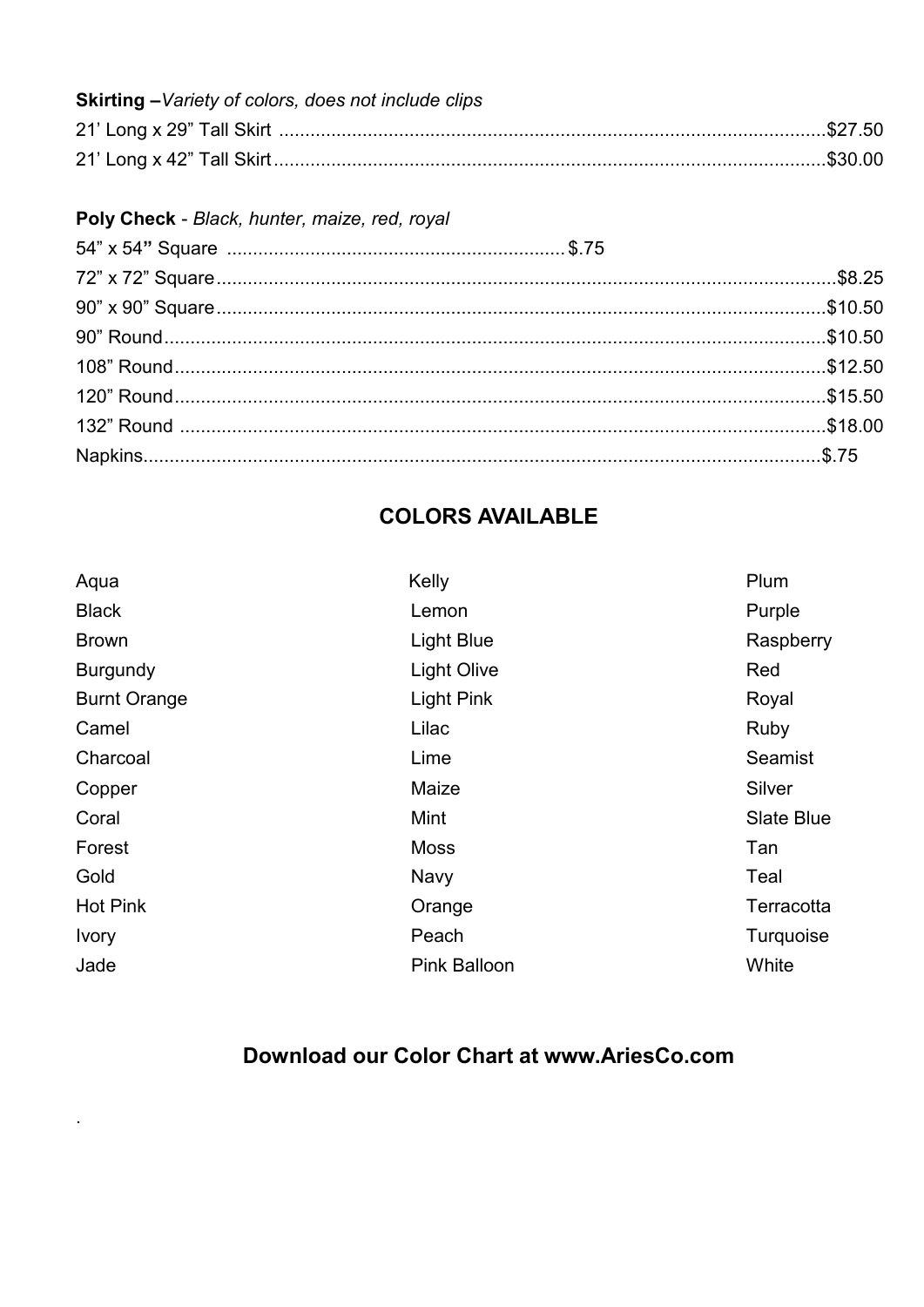# **CHINA**

China is rented in quantities of 10 Visit www.AriesCo.com to view the China Styles

## **Specialty Plates**

## **Clear Glass Tableware**

# Fleur Glass Tableware -Leaf design on tempered glass

#### Nouveau Glass Tableware -Modern design

| Dinner Plate 9 1/2"          |  |
|------------------------------|--|
| Salad/Dessert Plate 7 1/2" " |  |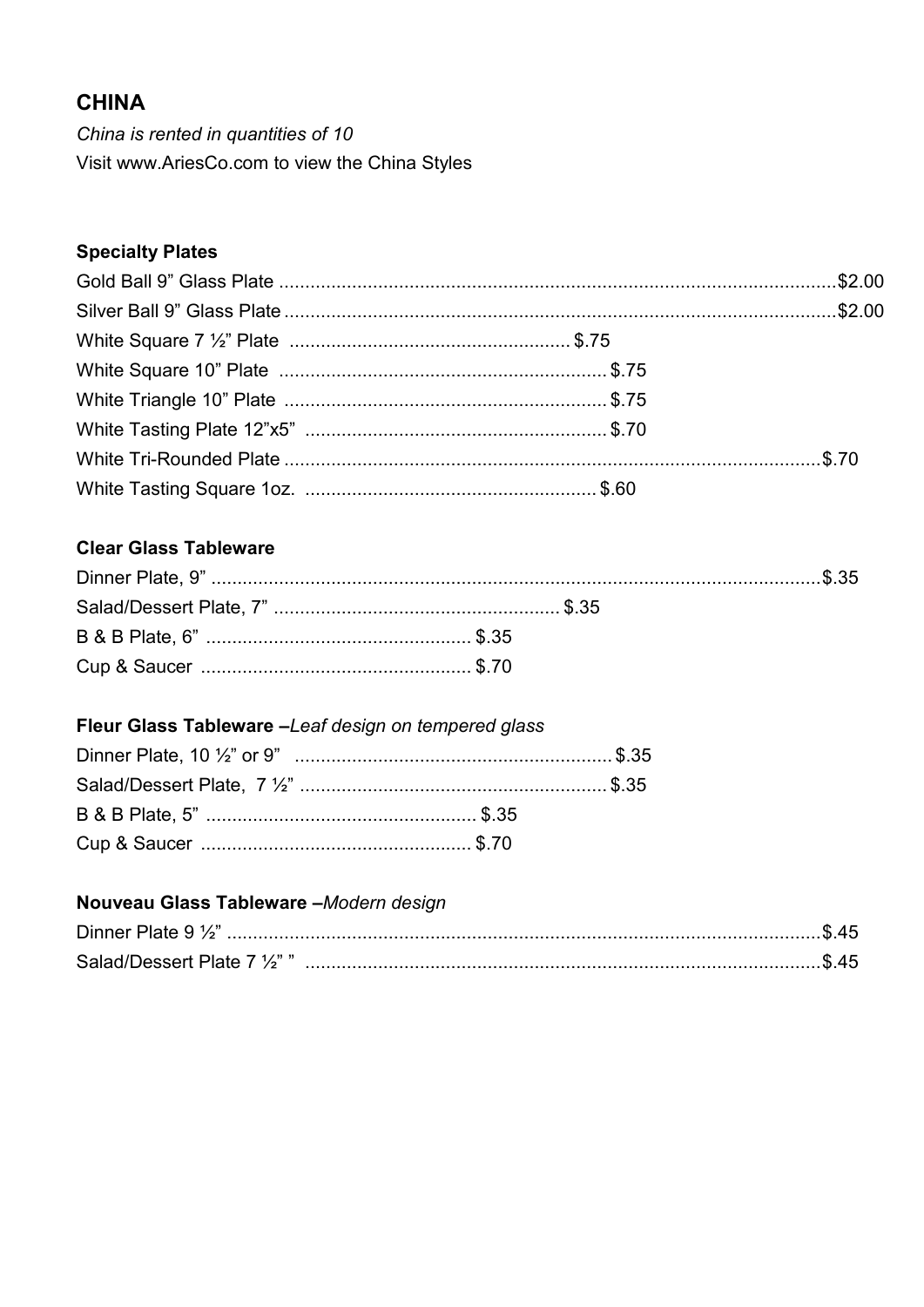## **CHINA CONTINUED**

| Bone Glass - Classic wide rim style |  |
|-------------------------------------|--|
|                                     |  |
|                                     |  |
|                                     |  |
|                                     |  |
|                                     |  |
|                                     |  |
|                                     |  |
|                                     |  |
|                                     |  |
|                                     |  |

# Platinum Band Bone Glass - Wide rim with gray band

# Basketweave - White embossed wicker-weave design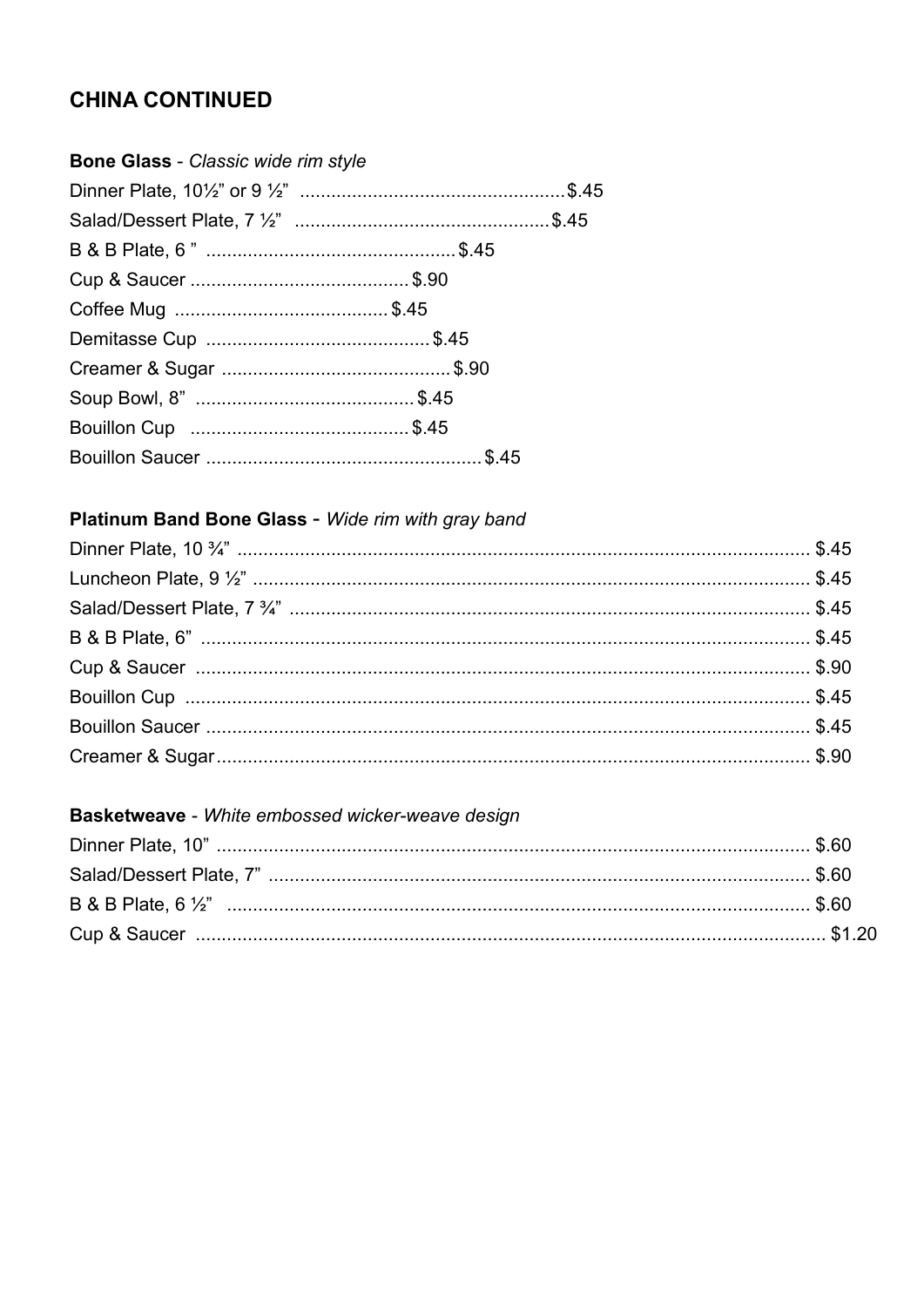# **CHINA CONTINUED**

#### Gold Rim- Elegant white porcelain with gold band

#### Royal White - White wide rim china

#### Classic White Glass - White wide rim china

#### Erica - Timeless black band with gold accent

## Majestic - Intertwining gold and platinum bands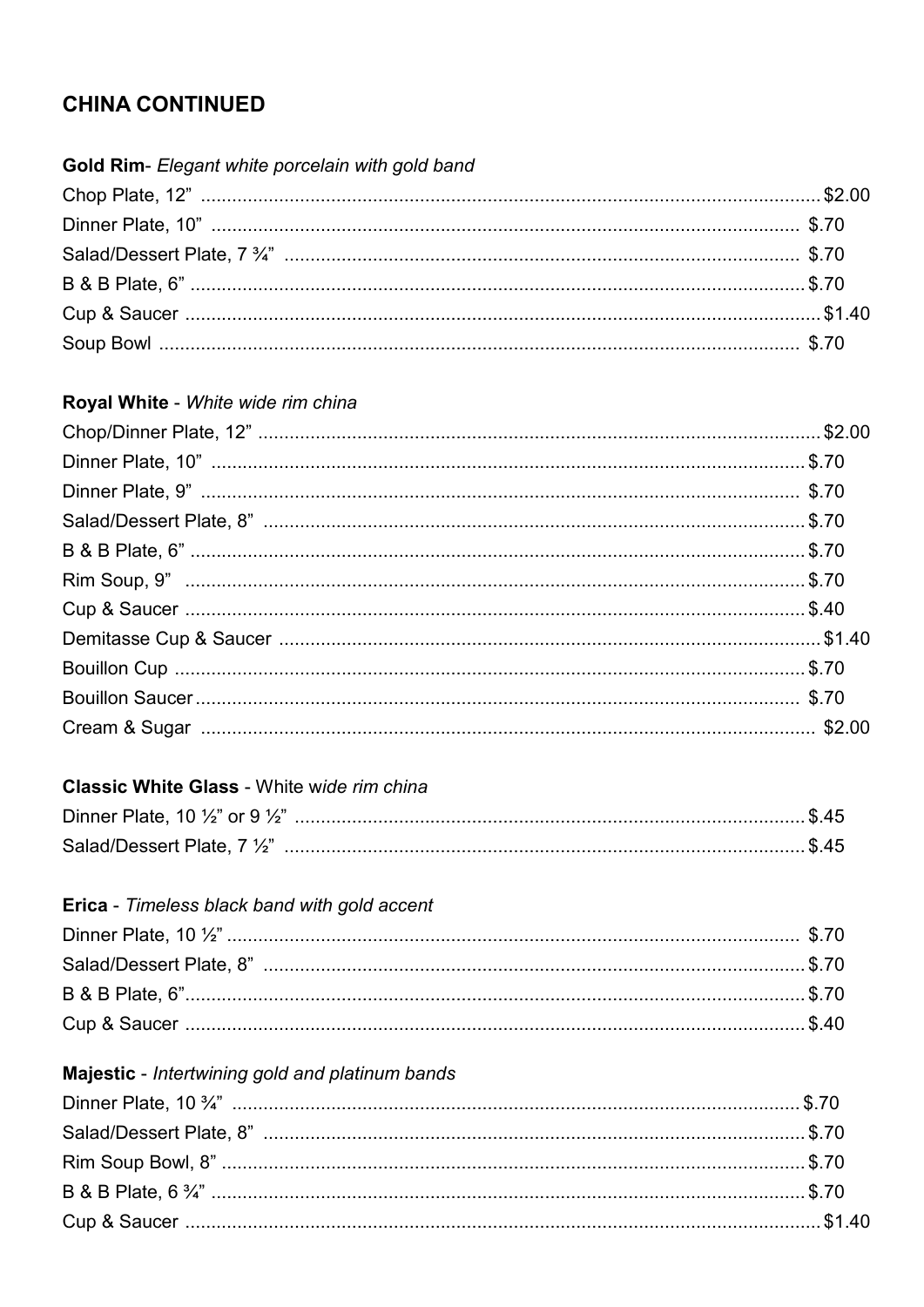# **CHINA CONTINUED**

| Milan - Wide gold band on white classic china                                                                                                                                                                                      |  |
|------------------------------------------------------------------------------------------------------------------------------------------------------------------------------------------------------------------------------------|--|
|                                                                                                                                                                                                                                    |  |
|                                                                                                                                                                                                                                    |  |
|                                                                                                                                                                                                                                    |  |
|                                                                                                                                                                                                                                    |  |
|                                                                                                                                                                                                                                    |  |
| <b>Paradise</b> - Classical, narrow platinum relief on white china                                                                                                                                                                 |  |
|                                                                                                                                                                                                                                    |  |
|                                                                                                                                                                                                                                    |  |
|                                                                                                                                                                                                                                    |  |
|                                                                                                                                                                                                                                    |  |
| Cup & Saucer <b>contracts</b> and the same state of the state of the state of the state of the state state state state state state state state state state state state state state state state state state state state state state |  |

# **CHARGERS**

# **FLATWARE**

| Flatware is rented in quantities of 10 |  |
|----------------------------------------|--|
| <b>Minuet</b> - Stainless steel        |  |
|                                        |  |
|                                        |  |
|                                        |  |
|                                        |  |
|                                        |  |
|                                        |  |
|                                        |  |
|                                        |  |
|                                        |  |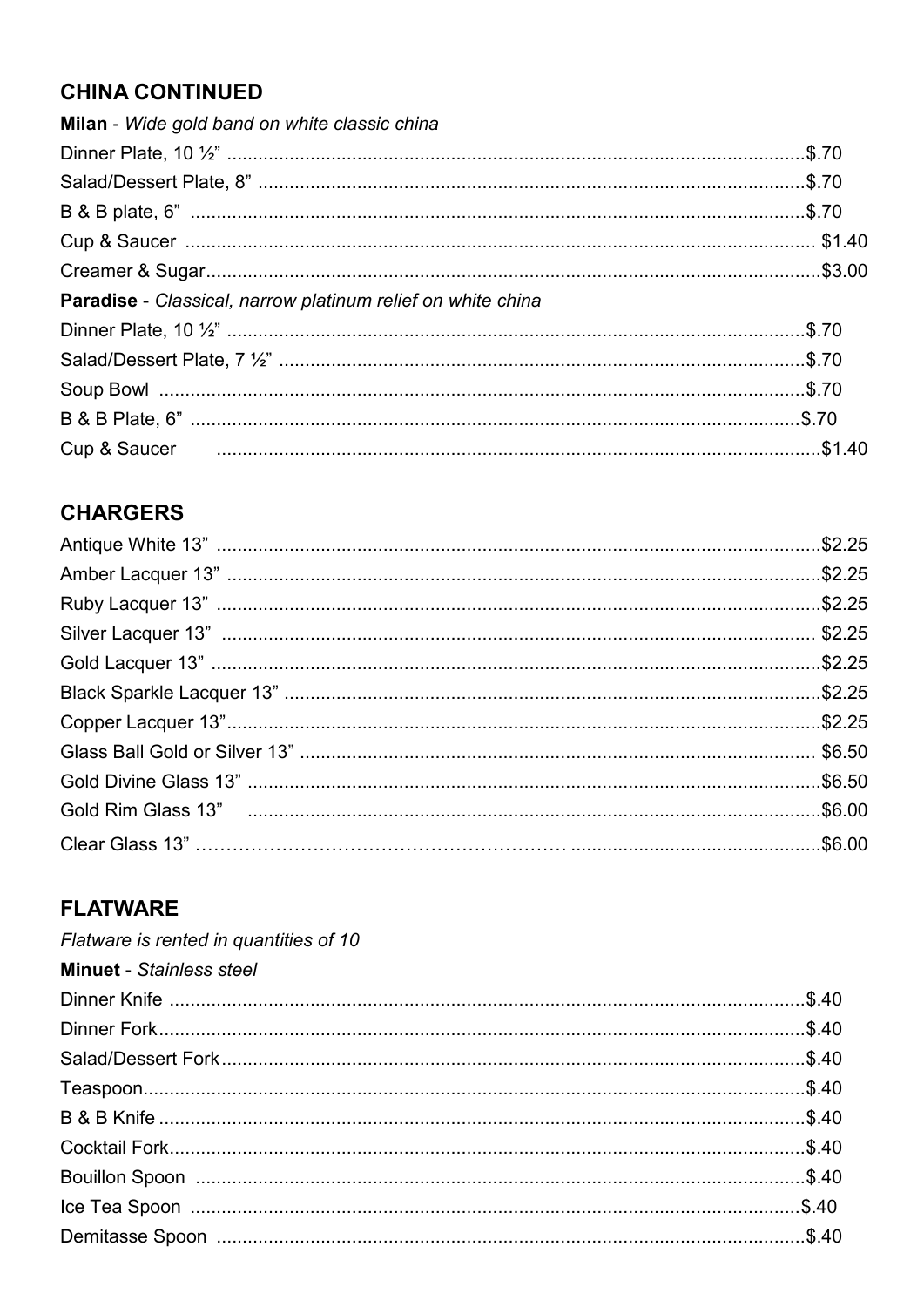# **FLATWARE CONTINUED**

Flatware is rented in quantities of 10

#### Northrup - Stainless steel

## Pearl - Stainless steel, European size

## Victoria Gold- Embellished gold plate flatware

## Windsor Gold - Modern matte gold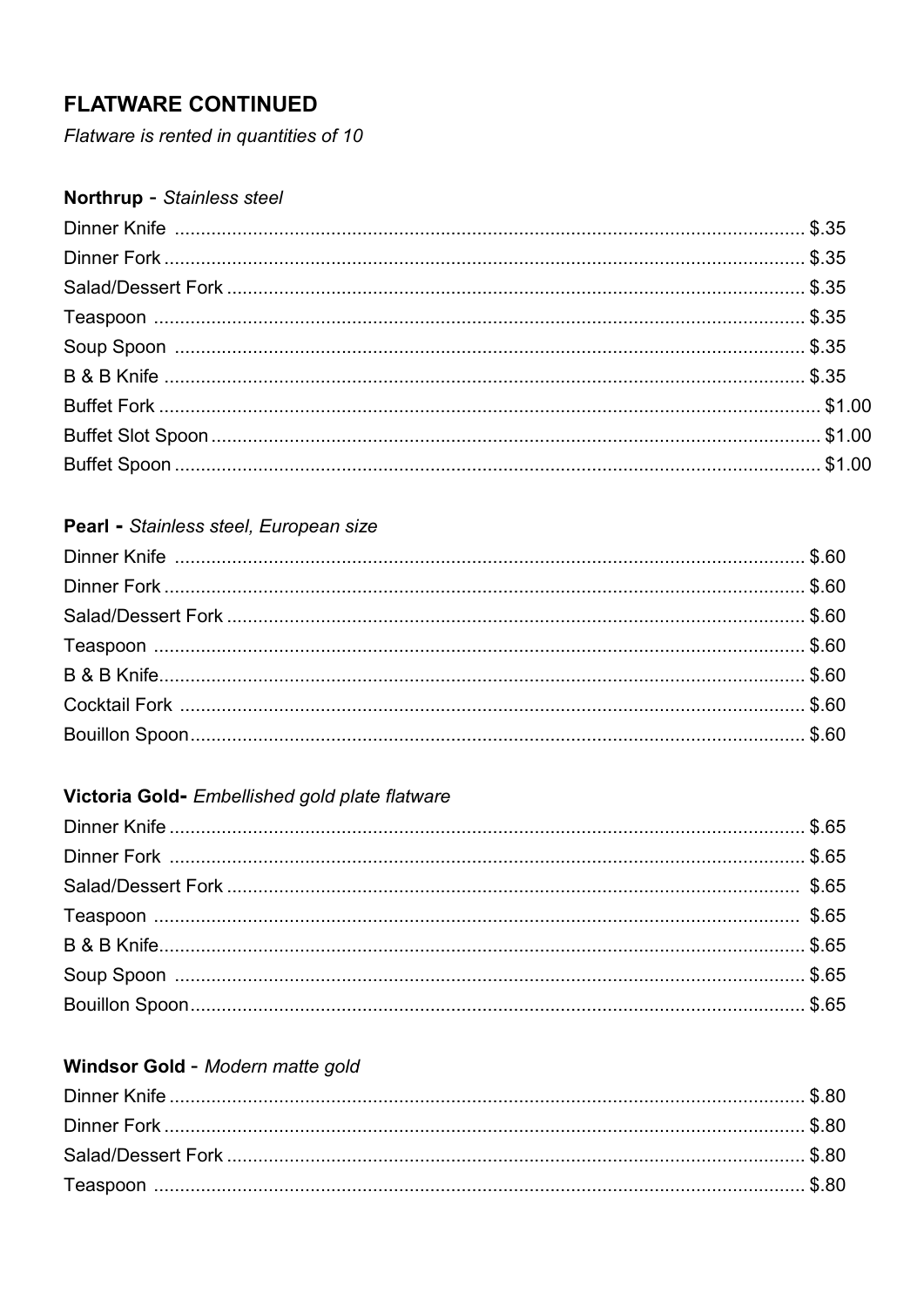## **GLASSWARE** - Stemmed, rented in racks

## **GLASSWARE** - Barware, rented in racks

# Vintage Collection - Thick cut glass

## **Bormioli Collection - Italian crystal**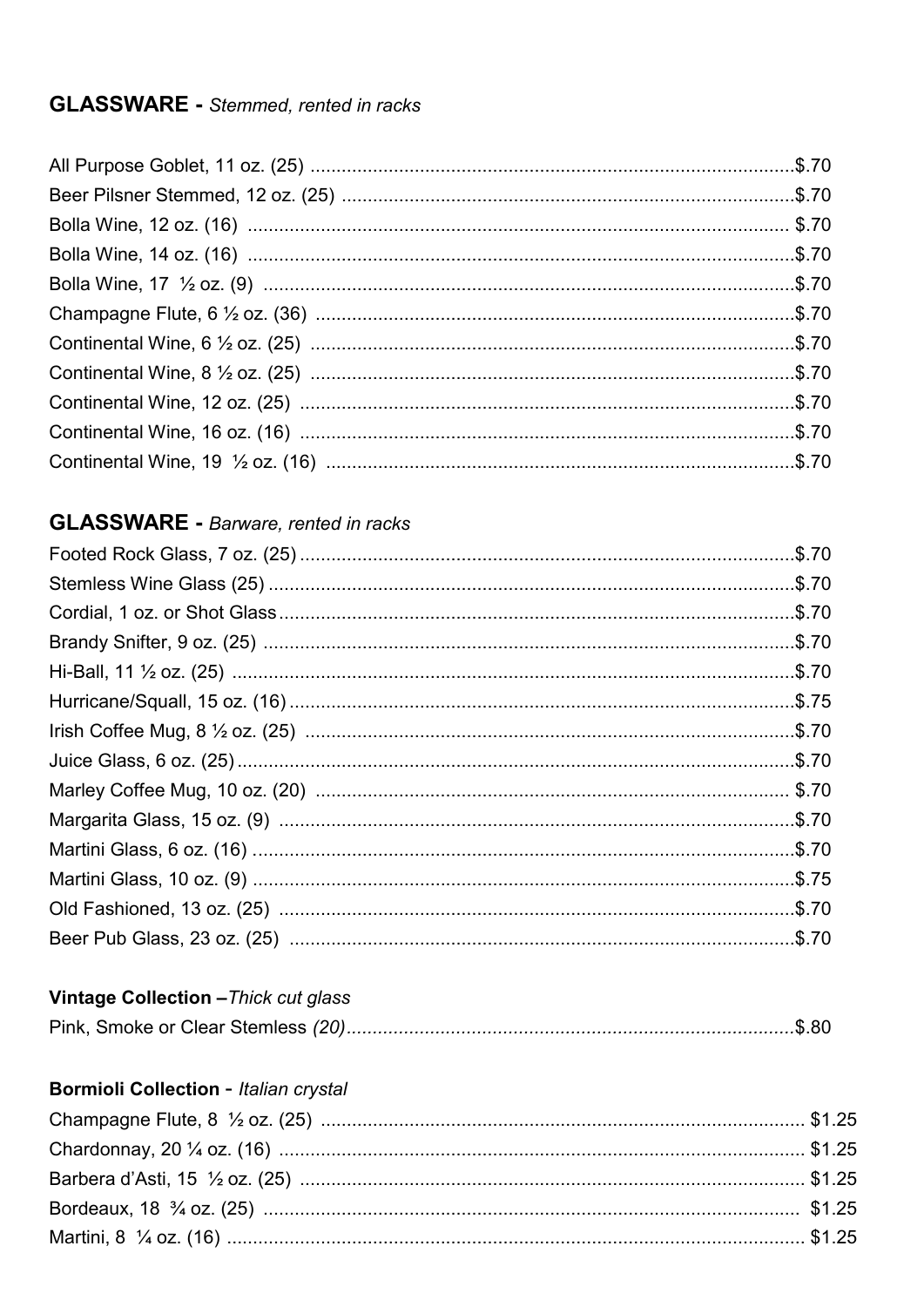# **GLASSWARE CONTINUED**

| <b>Gold Band - Crystal glass with thin, gold rim</b> |  |
|------------------------------------------------------|--|
|                                                      |  |
|                                                      |  |
|                                                      |  |

#### Orion - Imported lead crystal

# **BOWLS**

#### **Glass Bowls**

## **Plastic Bowls**

## **Stainless Steel Bowls**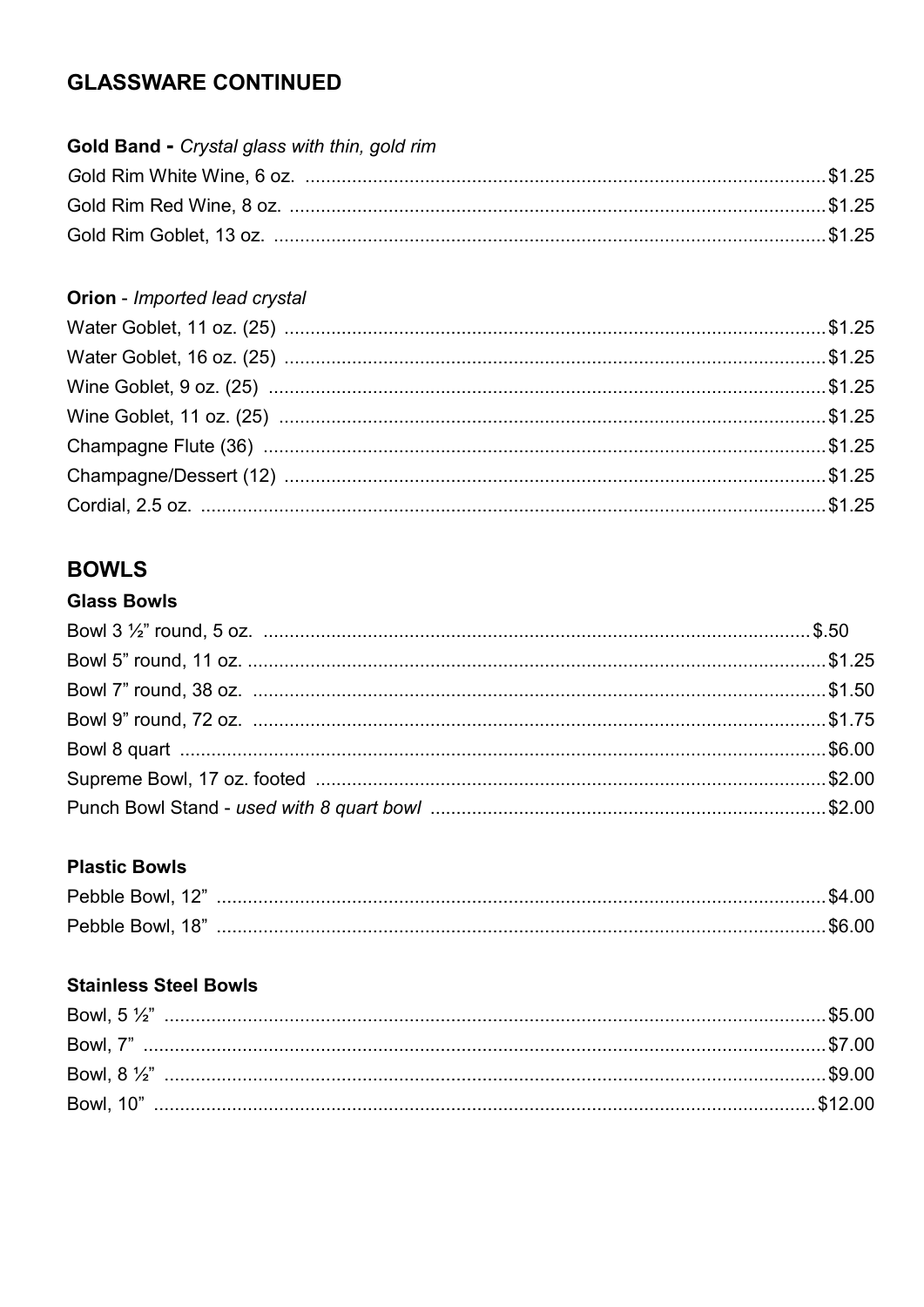# **COFFEE EQUIPMENT**

# **Coffee Pourer**

| <b>Coffee Makers - Stainless steel</b>                                                     |  |
|--------------------------------------------------------------------------------------------|--|
|                                                                                            |  |
|                                                                                            |  |
| Coffee Urns-Queen Anne-traditional style urn with filigree, all urns have sterno included. |  |
|                                                                                            |  |
|                                                                                            |  |
|                                                                                            |  |
| <b>Creamer &amp; Sugar Sets</b>                                                            |  |
|                                                                                            |  |
|                                                                                            |  |
|                                                                                            |  |

#### **BEVERAGE EQUIPMENT**

### **Pitchers**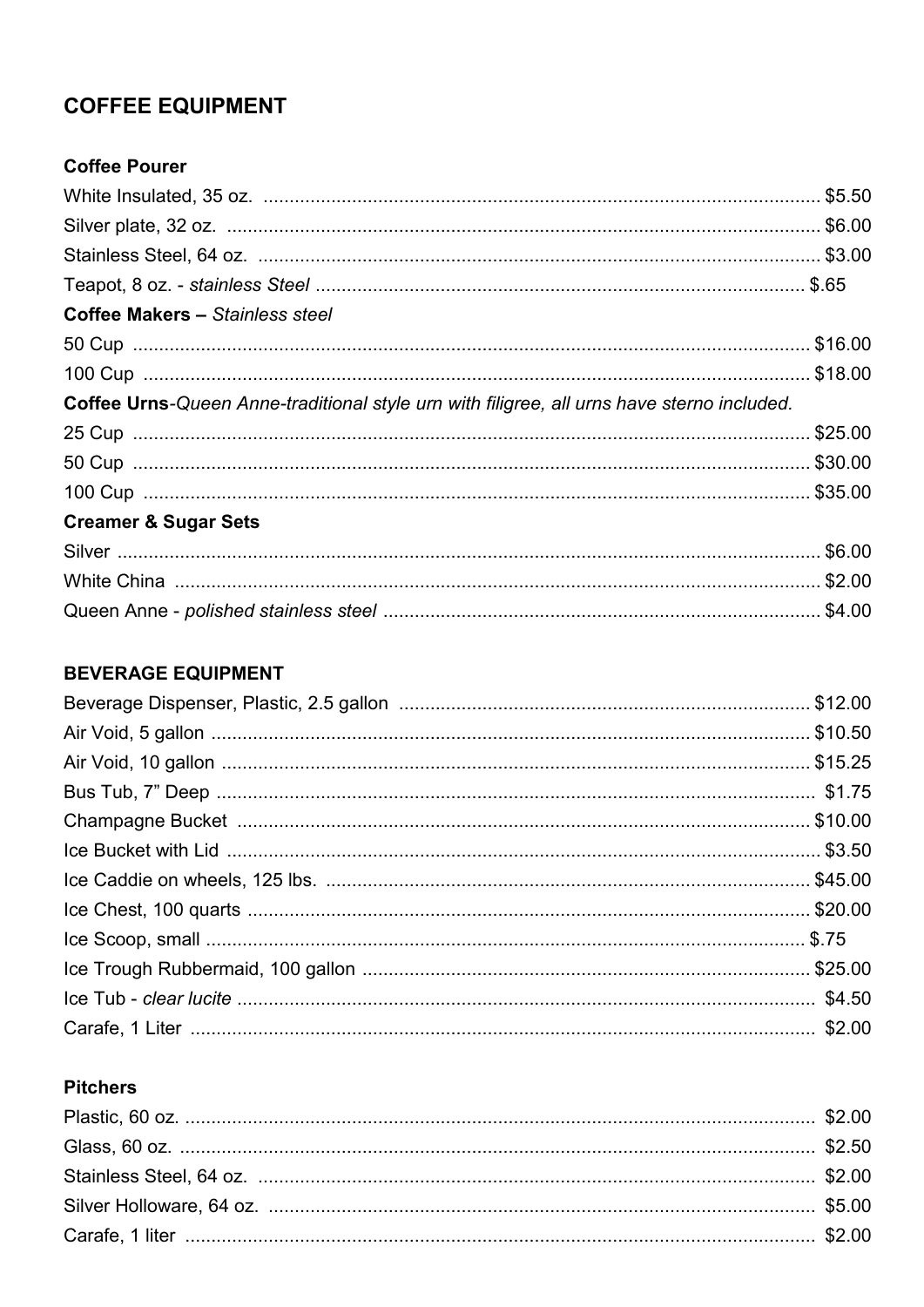# **TRAYS & PLATTERS**

| <b>Silver Trays - Oblong</b> |  |
|------------------------------|--|
|                              |  |
|                              |  |
| Silver Trays - Round         |  |
|                              |  |
|                              |  |
|                              |  |
|                              |  |
|                              |  |
|                              |  |
|                              |  |

## **Stands**

# White Porcelain - Trays, bowls & warmers

| \$8.00  |
|---------|
| \$5.00  |
| \$6.00  |
| \$6.00  |
| .\$6.00 |
| \$7.00  |
| \$6.00  |
| \$5.00  |
| \$4.00  |
| .\$4.00 |
| \$4.00  |
| \$4.00  |
| \$3.00  |
| .\$2.00 |
| .\$8.00 |
| \$6.00  |
| .\$6.00 |

#### **Cake Plateau**

|--|--|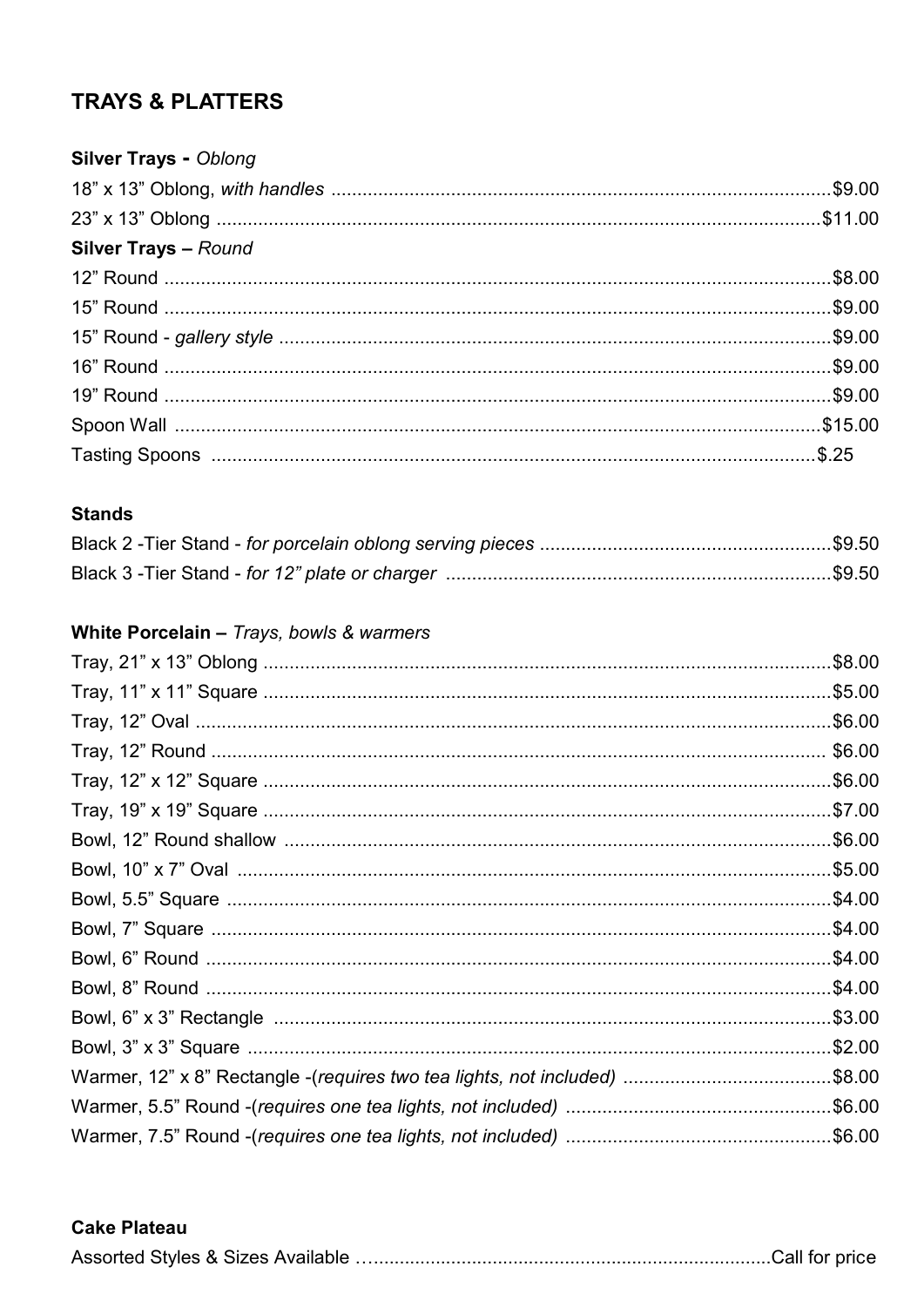# **TRAYS & PLATTERS CONTINUED**

#### **Ice Glows**

## **Neon Serving Trays**

|  |  | 15" Round Neon Tray-blue, gold, green, orange, pink, purple, red, white  \$25.00 |  |
|--|--|----------------------------------------------------------------------------------|--|
|  |  |                                                                                  |  |

## **Bar & Waiter Trays**

# **SERVING UTENSILS**

## Serving Utensils - Silver plate

## Serving Utensils - Polished stainless steel

| Steak Knife, Small or Large manufactured and the material stream of the Steak Knife, Small or Large |  |
|-----------------------------------------------------------------------------------------------------|--|
|                                                                                                     |  |
|                                                                                                     |  |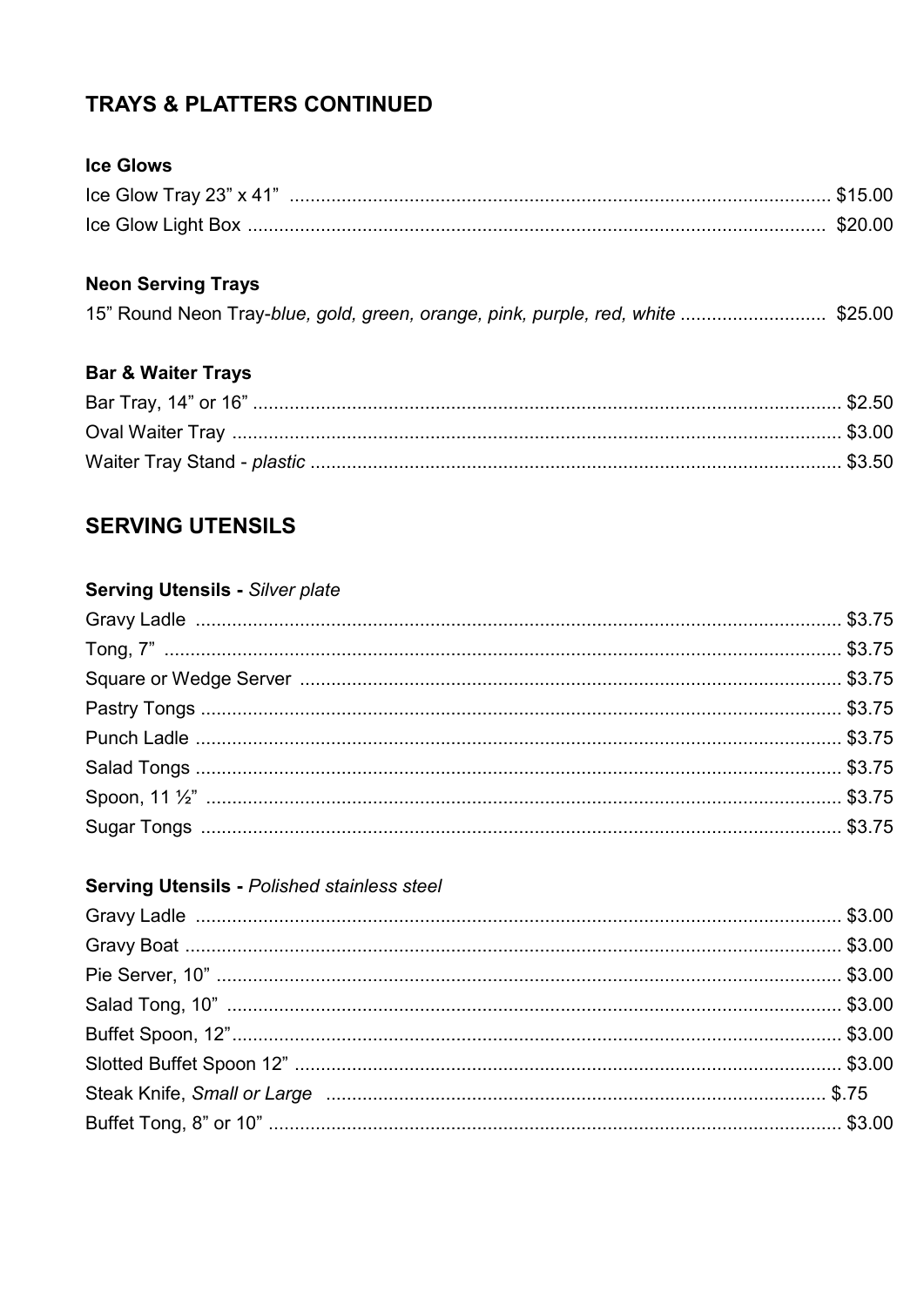# **SERVING & KITCHEN EQUIPMENT**

## **Serving Equipment**

#### **Kitchen Equipment**

## **CHAFING DISHES** (All chafing dishes include 2 sterno, does not include food pans)

## Roll Top, High Polished Chrome

#### **Chafer Accessories**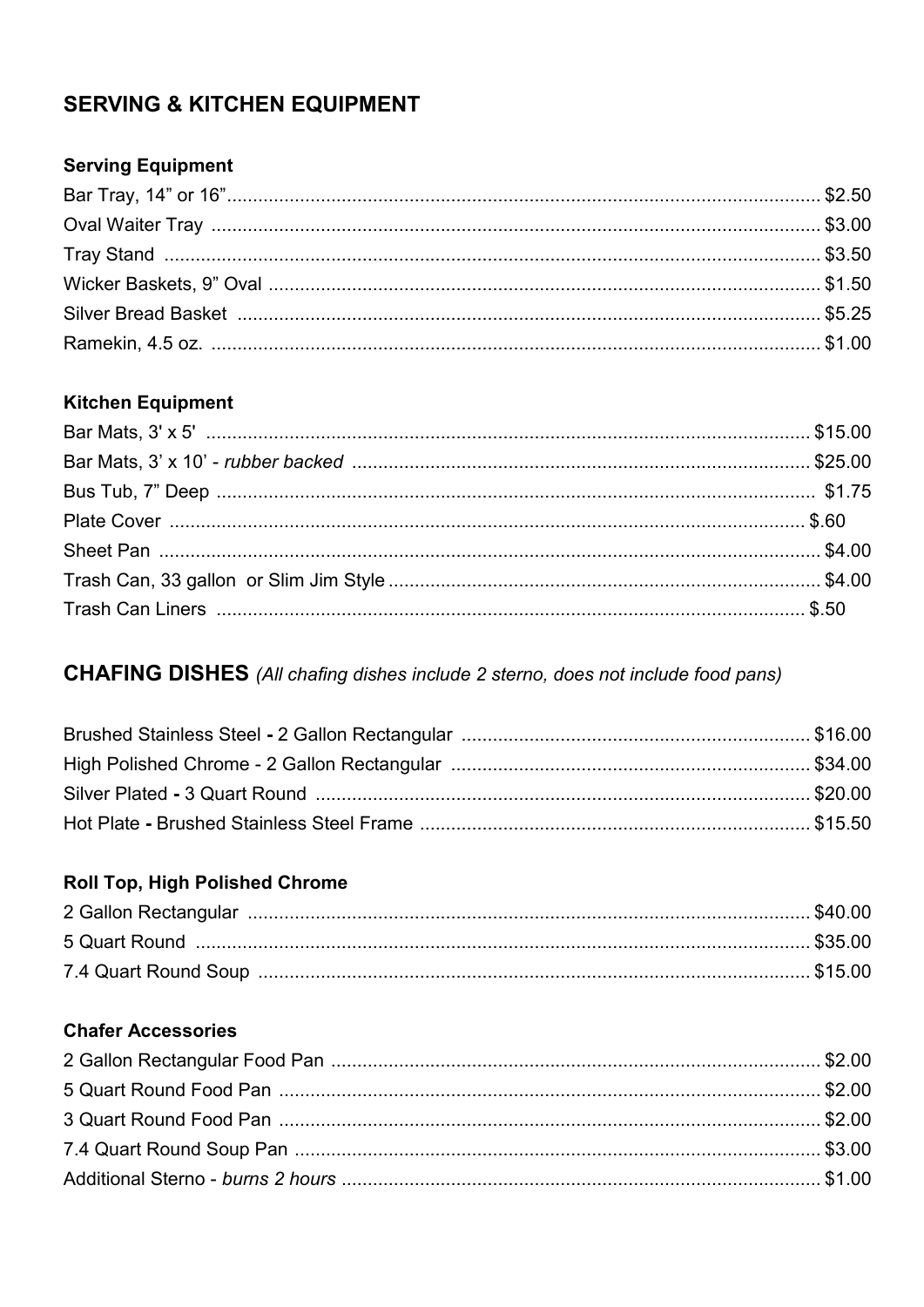# **WARMING & HOLDING EQUIPMENT**

| Food Holding/ Transport Cabinet - non-insulated, for full size sheet pans \$80.00 |  |
|-----------------------------------------------------------------------------------|--|
|                                                                                   |  |
|                                                                                   |  |
|                                                                                   |  |
| Plate Warmer-Carter Hoffman - electric, 120 or 150 plate capacity \$135.00        |  |

## **Cooking Equipment**

#### **Heaters & Fans**

# **TABLETOP LIGHTING**

#### **Silver Candelabra**

#### **Votives**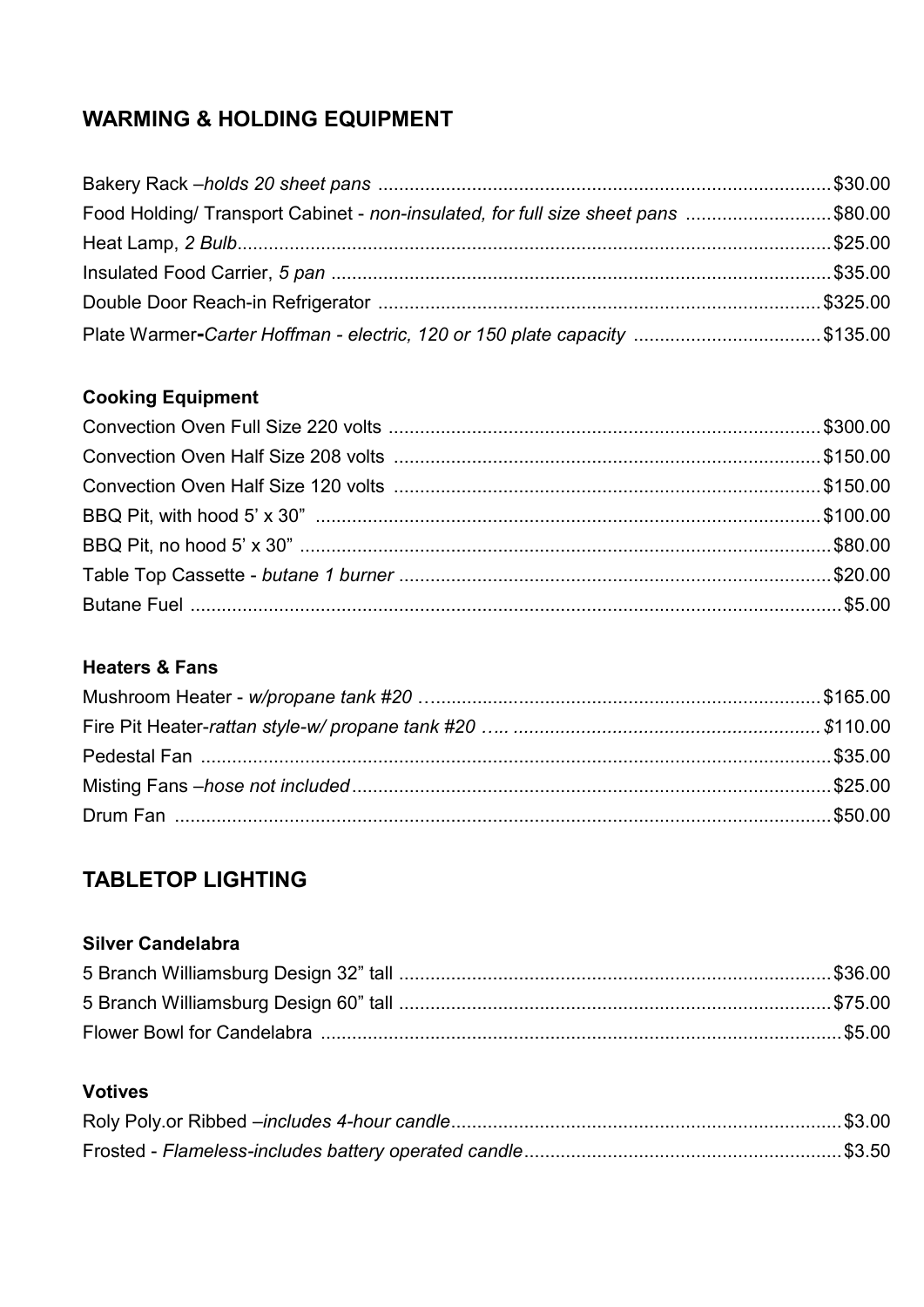# **CONVENTION & MEETING EQUIPMENT**

| <b>Podiums</b> |  |
|----------------|--|
|                |  |
|                |  |
|                |  |
|                |  |

#### **LIGHTING & AV EQUIPMENT**

**Chandeliers & Lighting Design LED Up Lights String Lights Follow Spots Special Effects Lighting** Sounds Systems-Audio / Sound Video Projectors and Video Projections **Video Screens TV/Monitors Truss & Ground Supports Power Distribution** 

#### **OTHER EVENT SUPPORT EQUIPMENT**

Pipe & Drape Staging(4 x 4) Sections Dance Floors (Black, White, Smoked Oak, Parquet) **White Leather Furniture Glow Bars Glow Furniture** 

CALL FOR DETAILS ON OUR SOUND AND LIGHTING INSTALLTIONS